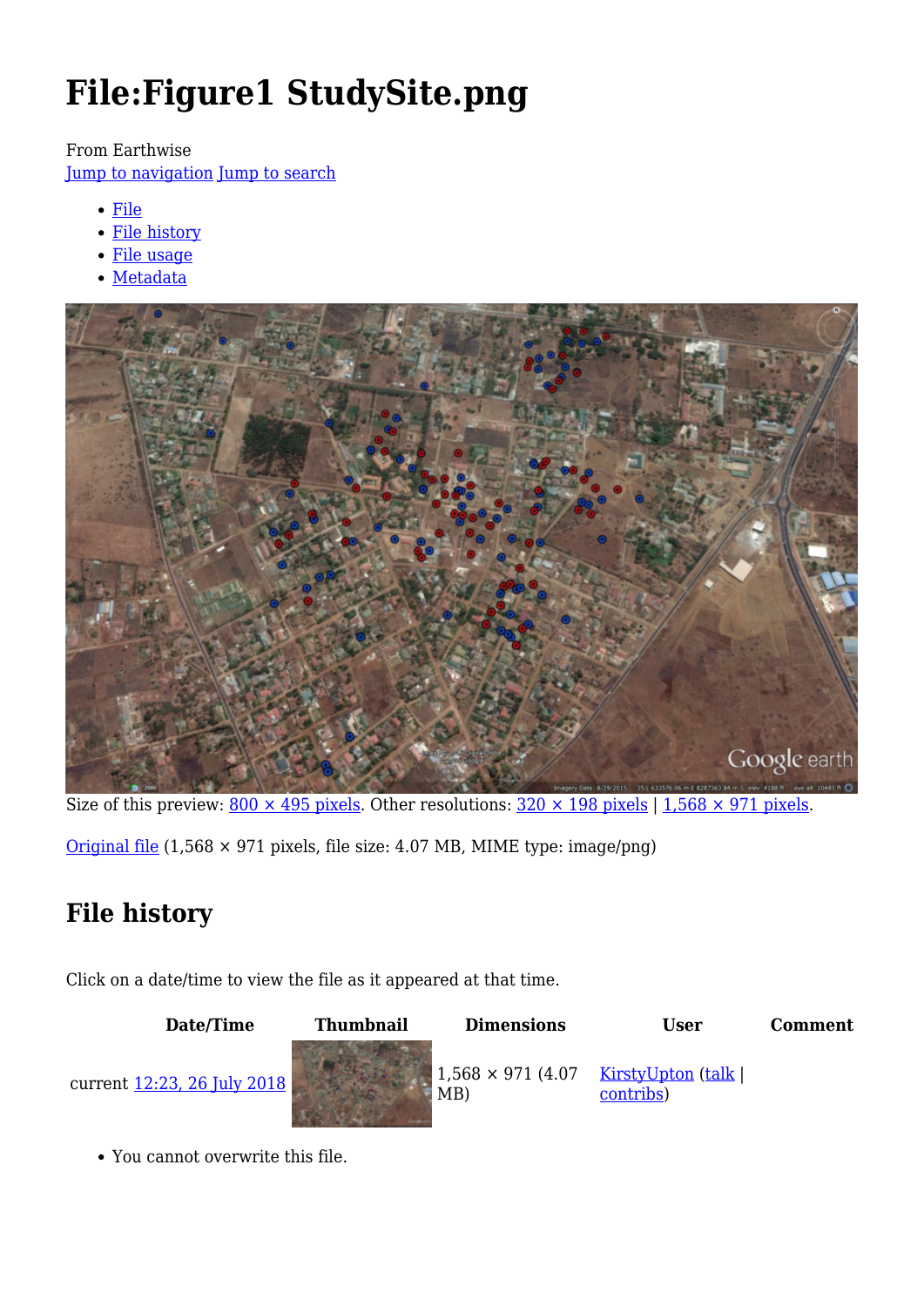### **File usage**

The following page links to this file:

[Case Study Groundwater Quality Lusaka Zambia](http://earthwise.bgs.ac.uk/index.php/Case_Study_Groundwater_Quality_Lusaka_Zambia)

### **Metadata**

This file contains additional information, probably added from the digital camera or scanner used to create or digitise it.

If the file has been modified from its original state, some details may not fully reflect the modified file.

**Horizontal resolution** 37.79 dpc

**Vertical resolution** 37.79 dpc Retrieved from '[http://earthwise.bgs.ac.uk/index.php?title=File:Figure1\\_StudySite.png&oldid=37670'](http://earthwise.bgs.ac.uk/index.php?title=File:Figure1_StudySite.png&oldid=37670)

## **Navigation menu**

#### **Personal tools**

- Not logged in
- [Talk](http://earthwise.bgs.ac.uk/index.php/Special:MyTalk)
- [Contributions](http://earthwise.bgs.ac.uk/index.php/Special:MyContributions)
- [Log in](http://earthwise.bgs.ac.uk/index.php?title=Special:UserLogin&returnto=File%3AFigure1+StudySite.png&returntoquery=action%3Dmpdf)
- [Request account](http://earthwise.bgs.ac.uk/index.php/Special:RequestAccount)

#### **Namespaces**

- [File](http://earthwise.bgs.ac.uk/index.php/File:Figure1_StudySite.png)
- [Discussion](http://earthwise.bgs.ac.uk/index.php?title=File_talk:Figure1_StudySite.png&action=edit&redlink=1)

 $\Box$ 

### **Variants**

#### **Views**

- [Read](http://earthwise.bgs.ac.uk/index.php/File:Figure1_StudySite.png)
- [Edit](http://earthwise.bgs.ac.uk/index.php?title=File:Figure1_StudySite.png&action=edit)
- [View history](http://earthwise.bgs.ac.uk/index.php?title=File:Figure1_StudySite.png&action=history)
- [PDF Export](http://earthwise.bgs.ac.uk/index.php?title=File:Figure1_StudySite.png&action=mpdf)

 $\Box$